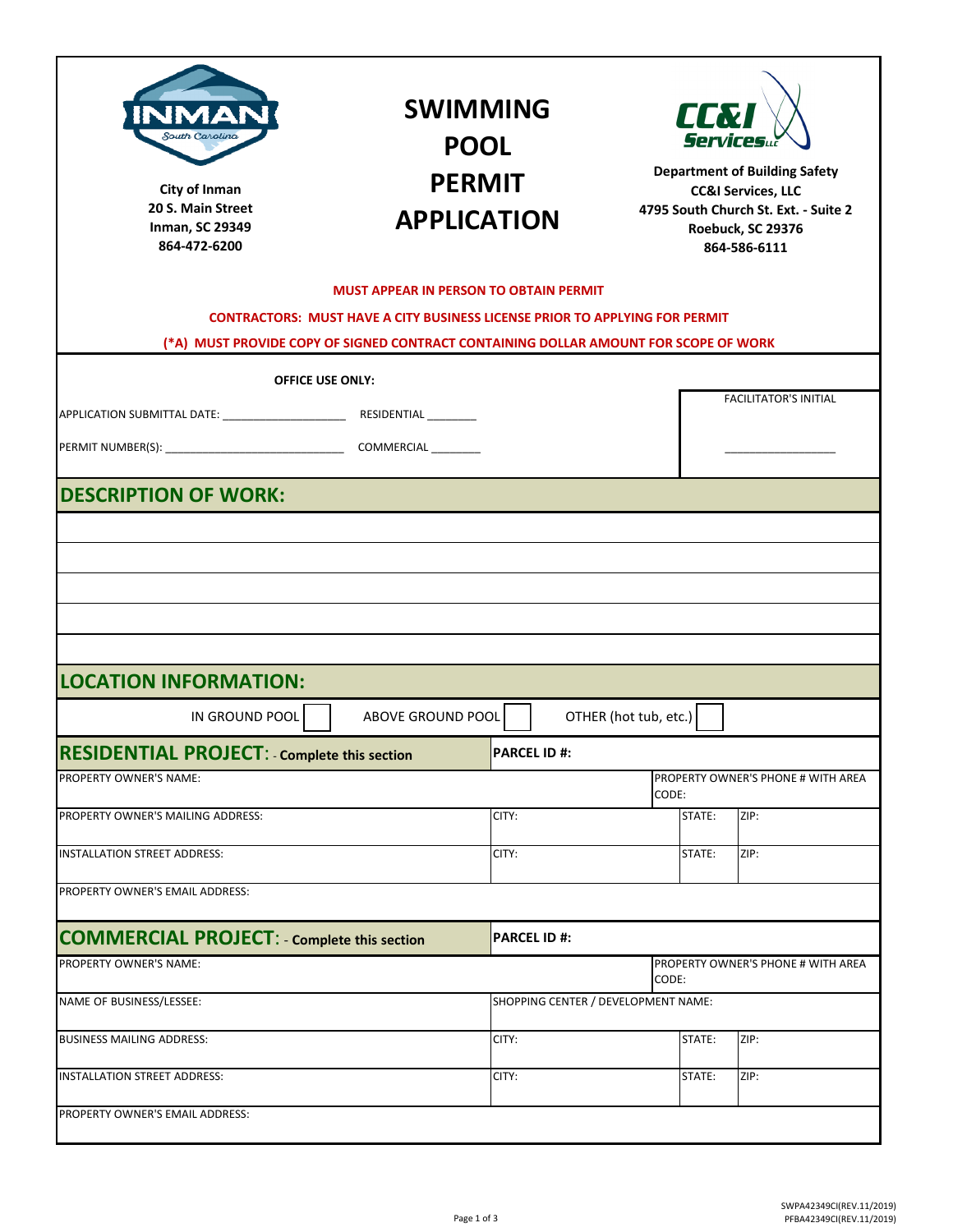| <b>STATE LICENSE (LLR) #:</b><br>CONTRACTOR/INSTALLER CONTACT INFORMATION:                                                                                                                                                                                                                                                                                               |                                                             |                                        |         |                                         |                                             |                                                                       |
|--------------------------------------------------------------------------------------------------------------------------------------------------------------------------------------------------------------------------------------------------------------------------------------------------------------------------------------------------------------------------|-------------------------------------------------------------|----------------------------------------|---------|-----------------------------------------|---------------------------------------------|-----------------------------------------------------------------------|
| <b>BUSINESS NAME:</b>                                                                                                                                                                                                                                                                                                                                                    |                                                             | $D/B/A$ :                              |         |                                         |                                             |                                                                       |
| <b>BUSINESS MAILING ADDRESS:</b>                                                                                                                                                                                                                                                                                                                                         |                                                             |                                        | CITY:   |                                         | STATE:                                      | ZIP:                                                                  |
| <b>BUSINESS CONTACT'S NAME:</b>                                                                                                                                                                                                                                                                                                                                          |                                                             |                                        |         |                                         |                                             | <b>BUSINESS PHONE # WITH AREA CODE:</b>                               |
|                                                                                                                                                                                                                                                                                                                                                                          |                                                             |                                        |         |                                         |                                             |                                                                       |
| <b>BUSINESS CONTACT'S EMAIL ADDRESS:</b>                                                                                                                                                                                                                                                                                                                                 |                                                             |                                        |         | CODE:                                   | <b>BUSINESS CONTACT'S PHONE # WITH AREA</b> |                                                                       |
| LICENSED ELECTRICIAN: -                                                                                                                                                                                                                                                                                                                                                  |                                                             | *** MUST PROVIDE A COPY OF LICENSE *** |         |                                         |                                             |                                                                       |
| <b>NAME OF ELECTRICIAN:</b>                                                                                                                                                                                                                                                                                                                                              |                                                             |                                        |         |                                         | LICENSE #:                                  |                                                                       |
| ELECTRICIAN'S EMAIL ADDRESS:                                                                                                                                                                                                                                                                                                                                             |                                                             |                                        |         |                                         |                                             | ELECTRICIAN'S PHONE # WITH AREA CODE:                                 |
| (*A) CONTRACT AMOUNT:                                                                                                                                                                                                                                                                                                                                                    | \$                                                          |                                        | Yes, #: | Do you have a current business license? |                                             | No                                                                    |
| <b>CONTRACTORS: YOU MUST PURCHASE A CITY BUSINESS LICENSE IN ORDER TO OBTAIN A PERMIT AND CONDUCT WORK.</b>                                                                                                                                                                                                                                                              |                                                             |                                        |         |                                         |                                             |                                                                       |
| BUILDING CODES FEE SCHEDULE - EFFECTIVE December 5, 2019<br>For information on how to apply and calculate residential/commercial fees please<br>click on the link: www.cciservicesllc.com/inmanbuildingsafety Table 1 BVD Chart                                                                                                                                          |                                                             | <b>City of Inman</b>                   |         |                                         |                                             |                                                                       |
|                                                                                                                                                                                                                                                                                                                                                                          |                                                             | <b>Swimming Pool Permit</b>            |         |                                         |                                             |                                                                       |
| <b>RESIDENTIAL</b><br><b>Construction Cost</b>                                                                                                                                                                                                                                                                                                                           |                                                             |                                        |         |                                         | <b>TOTAL PERMIT FEE</b>                     |                                                                       |
| <b>COMMERCIAL</b><br><b>Construction Cost</b>                                                                                                                                                                                                                                                                                                                            |                                                             |                                        |         |                                         |                                             |                                                                       |
|                                                                                                                                                                                                                                                                                                                                                                          |                                                             |                                        |         |                                         |                                             |                                                                       |
|                                                                                                                                                                                                                                                                                                                                                                          |                                                             |                                        |         |                                         |                                             |                                                                       |
|                                                                                                                                                                                                                                                                                                                                                                          |                                                             |                                        |         |                                         |                                             |                                                                       |
|                                                                                                                                                                                                                                                                                                                                                                          |                                                             |                                        |         |                                         | <b>TOTAL PERMIT FEE</b>                     |                                                                       |
| IN THE EVENT OF A REQUEST FOR CANCELLATION OR REFUND OF A PERMIT, IF GRANTED, THE MINIMUM PERMIT FEE (residential/commercial)<br>WILL BE NON-REFUNDABLE. ALL PERMITS EXPIRE 6 MONTHS (180 days) AFTER ISSUANCE OR LAST INSPECTION (Building, Mechanical,<br>Plumbing, Electrical, Fire). ONCE A PERMIT EXPIRES, ALL FEES ARE NON-REFUNDABLE, INCLUDING THE MININMUM FEE. |                                                             |                                        |         |                                         |                                             |                                                                       |
| <b>RE-INSPECTION FEE</b><br>For 2nd and subsequent inspections \$53.00                                                                                                                                                                                                                                                                                                   |                                                             |                                        |         |                                         |                                             | A 3% CONVENIENCE FEE WILL BE ADDED TO ALL CREDIT/DEBIT CARD PAYMENTS. |
| PERMIT RENEWAL &/or UPDATE FEE<br>\$53.00 per each renewal.                                                                                                                                                                                                                                                                                                              | THERE WILL BE A \$30.00 SERVICE FEE ON ALL RETURNED CHECKS. |                                        |         |                                         |                                             |                                                                       |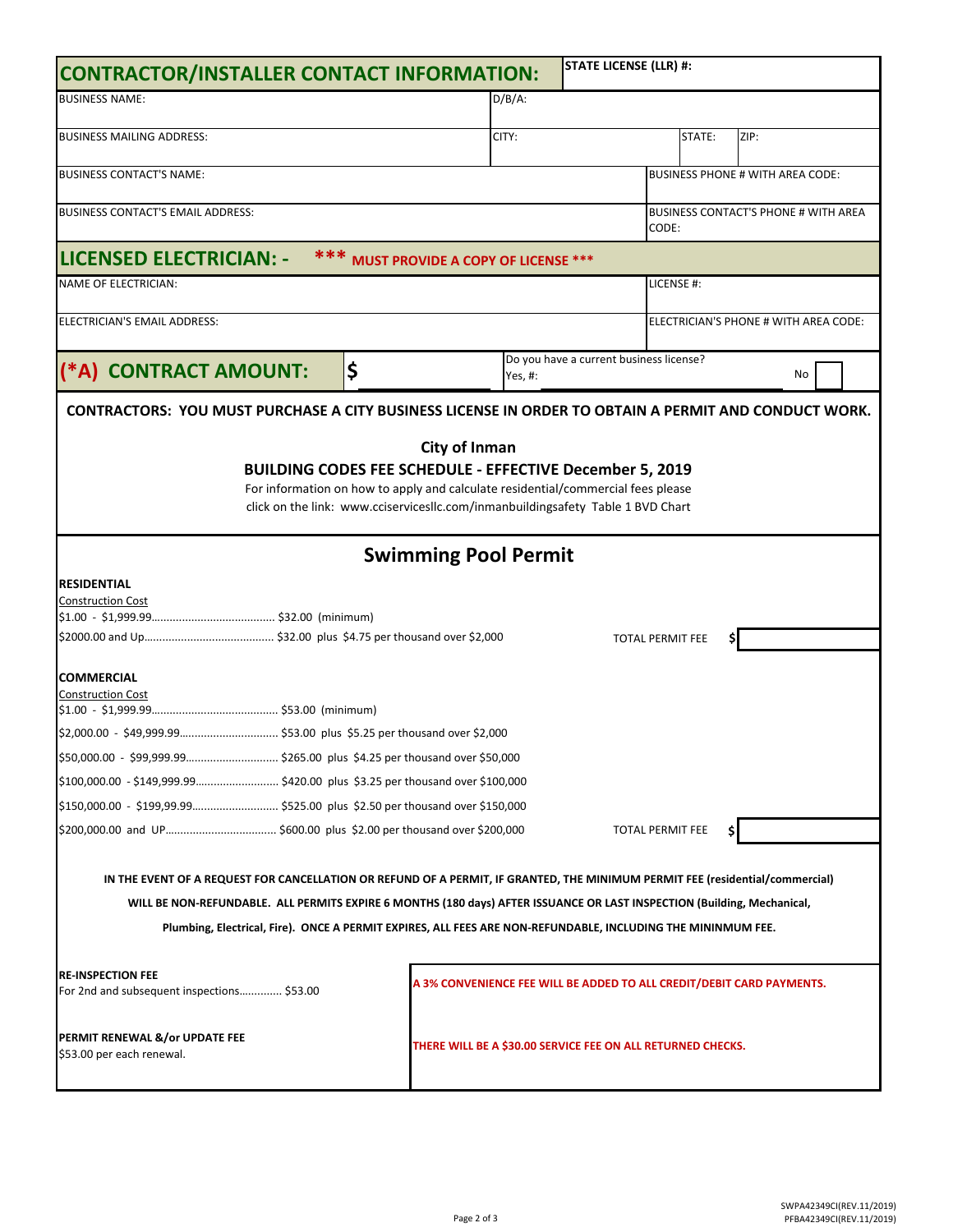## **SIGNATURE:**

By signing this application, I hereby certify that I am the owner or an authorized agent of the owner or company performing work stated above. I further certify that all information in this application is correct and that all work will comply with the South Carolina State Building Code and all other applicable state and local laws. I understand that if any information provided is found to be incorrect or falsely stated that this permit will be null and void and that I may be responsible for violation of other related laws and local ordinances. The Department Of Building Safety shall be notified of any changes in the approved plans or specifications for the project as permitted.

All work shall comply with Ordinances and International Codes. I certify the information given on this application is true and correct.

| APPLICANT'S NAME (printed): | <b>COMPANY NAME:</b> | TITLE:                              |
|-----------------------------|----------------------|-------------------------------------|
|                             |                      |                                     |
|                             |                      |                                     |
| APPLICANT'S EMAIL ADDRESS:  |                      | APPLICANT'S PHONE # WITH AREA CODE: |
|                             |                      |                                     |
|                             |                      |                                     |
| APPLICANT'S SIGNATURE:      |                      |                                     |
|                             |                      |                                     |
|                             |                      |                                     |

- 1. Submit full set of construction drawings with application (Commercial).
- 2. Temporary construction barrier must be installed after excavation.
- 3. Permanent barrier (fence) must be installed prior to final inspection.